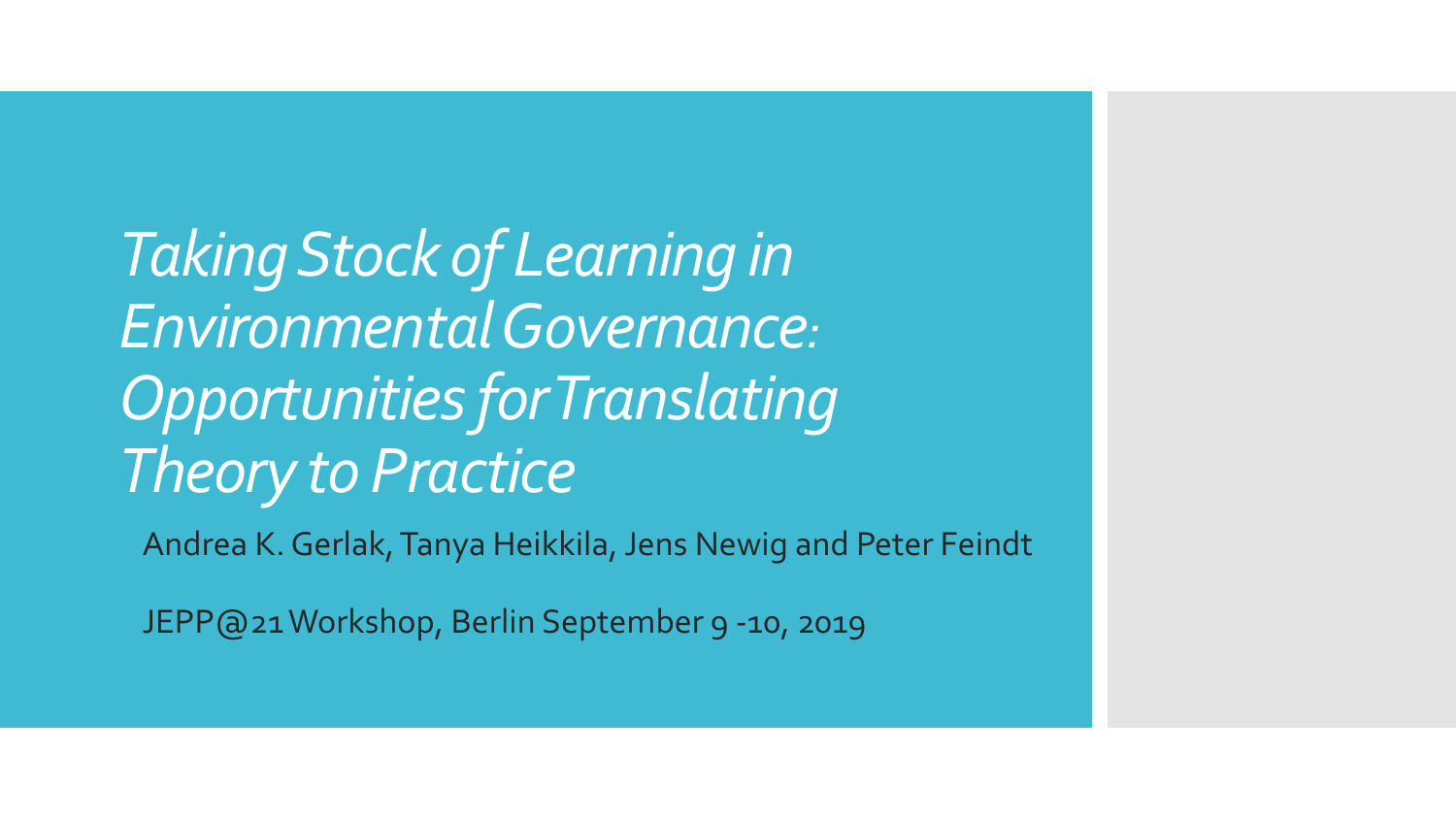What is **learning** and what do we know about it in environmental governance?

Learning in environmental governance recognized as critical for improving processes and outcomes

A growing body of scholarship focusing on learning

• For instance, two special issues recently in *JEPP*

Diverse theoretical frameworks and approaches guiding scholars

• Policy learning; social learning; learning for adaptive governance

Learning is a process of acquiring, translating and disseminating new information, as well as outcomes such as changes in beliefs, policies, or programs

- Can involve multiple "types"
- Can be shaped by various factors
- May or may not lead to improved outcomes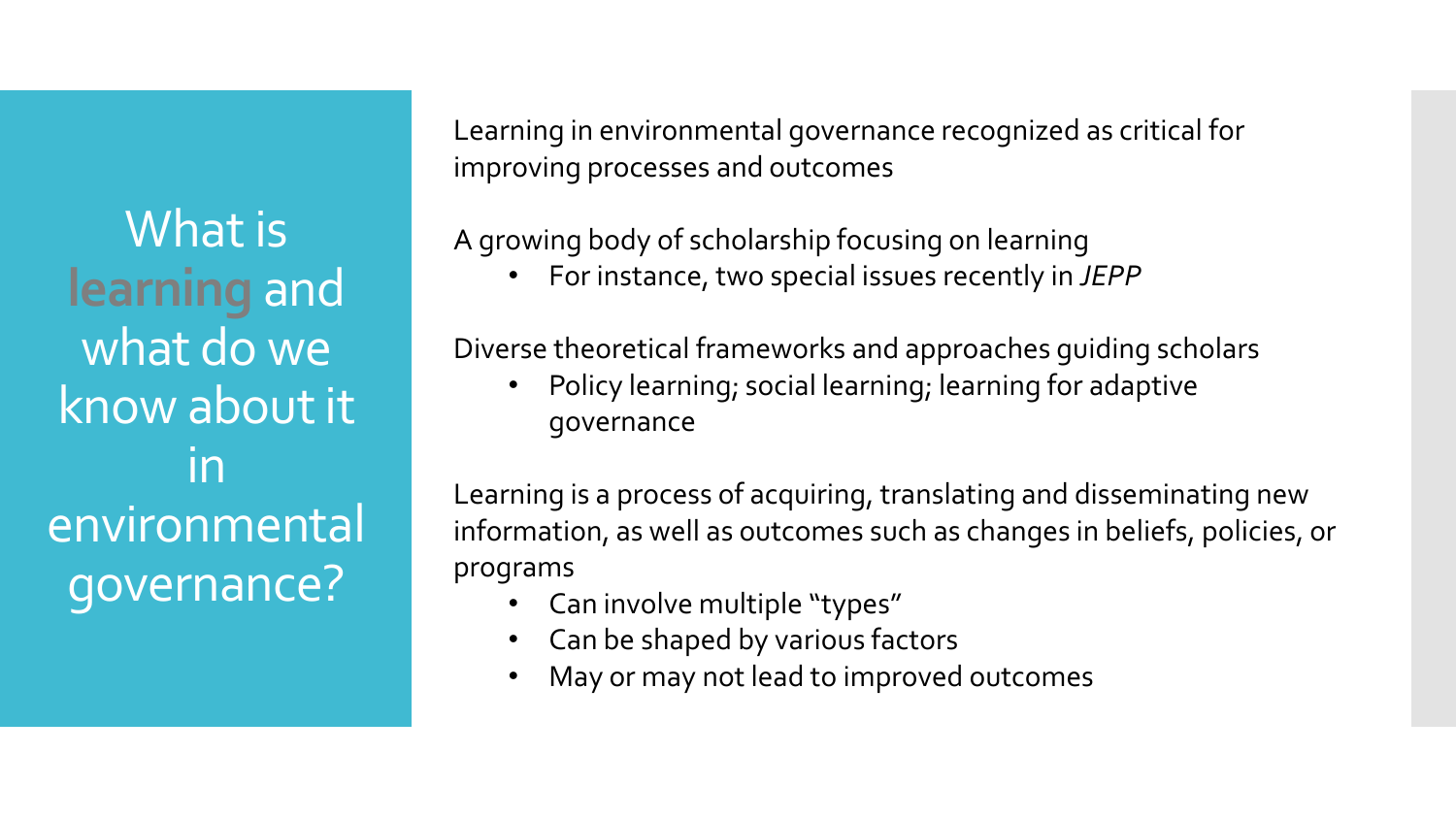Why distill the **practical lessons** from the scholarship on learning in environmental governance?

Various attempts to synthesize, apply, and compare the insights

• Feindt, 2010; Heikkila and Gerlak, 2013; Newig et al., 2016, and many, many others

Few or no attempts to synthesize practical insights, but these insights can be valuable in various ways

- Decades of evidence from real world experiments, venues, and processes
- Many environmental governance challenges are so severe, or complex, that they demand learning
- Can provide lessons for how we design institutions and manage governance processes
- Environmental governance practitioners are the agents of learning in environmental governance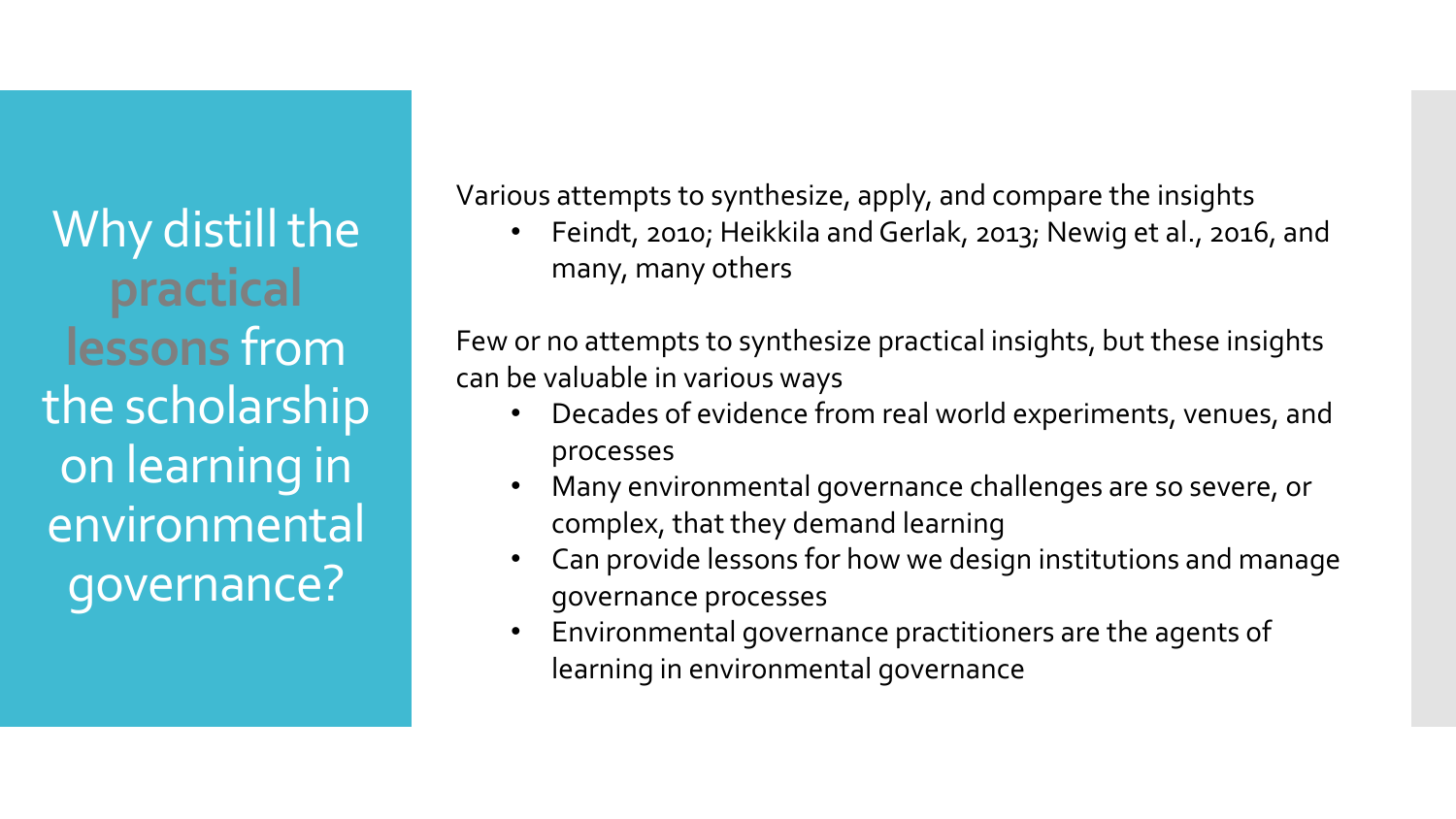**Who** can benefit from these lessons? Policymakers, regulators and natural resource managers who implement environmental policies programs

Staff or leaders who devise or coordinate cross-jurisdictional programs

Various governance actors outside of government – ranging from non-profits to think-tanks to donors and funders

Certain practitioners might have more capacity than others to implement these types of ideas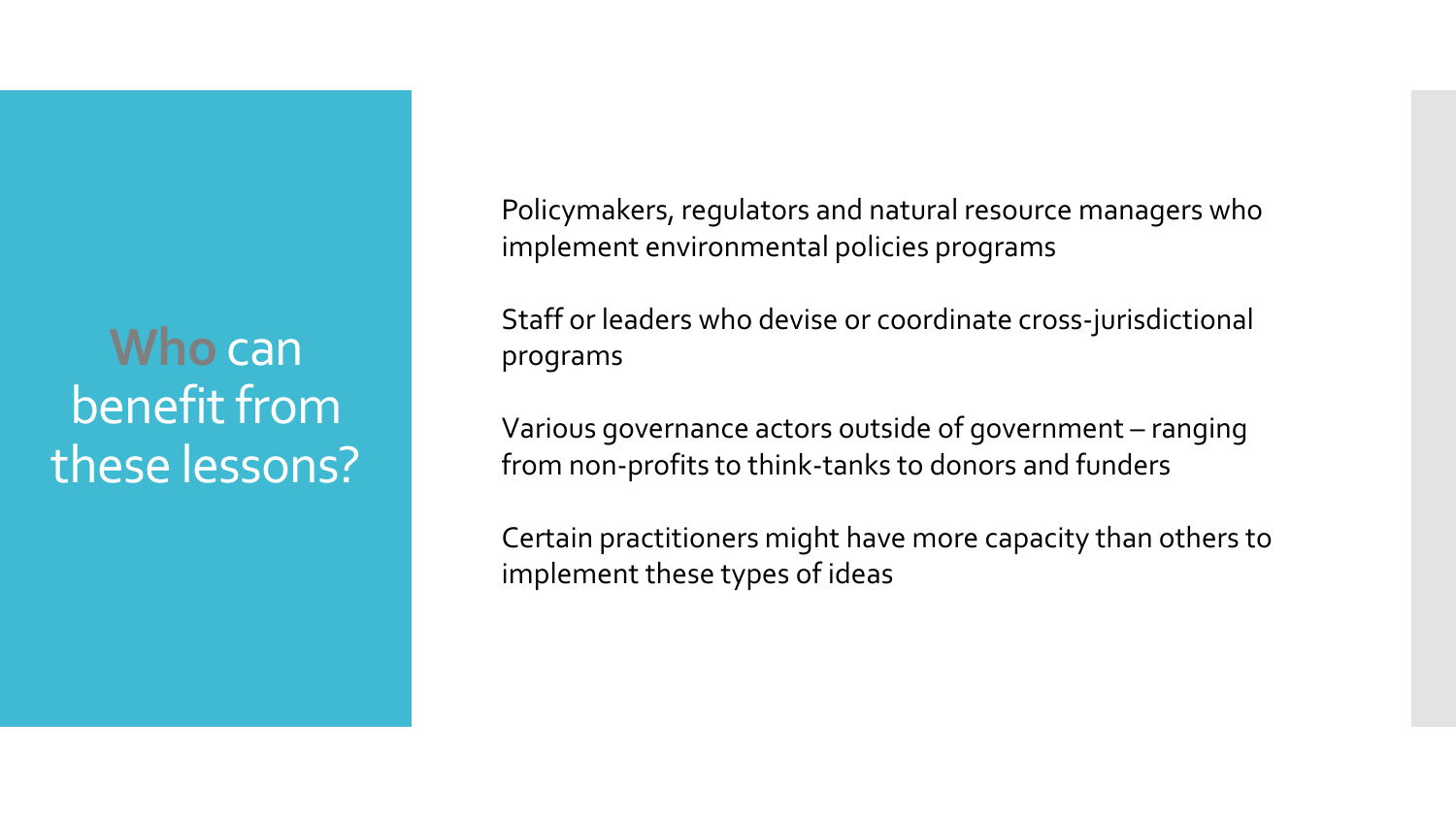Lessons on institutionalizing learning in environmental governance

Three areas of focus, drawn from review of the scholarship

- (1) Importance of face-to-face dialogue that is open and ongoing;
- (2) The need for cross-scale linkages that support learning; and
- (3) Investments in institutional rules, norms and shared strategies for intentional learning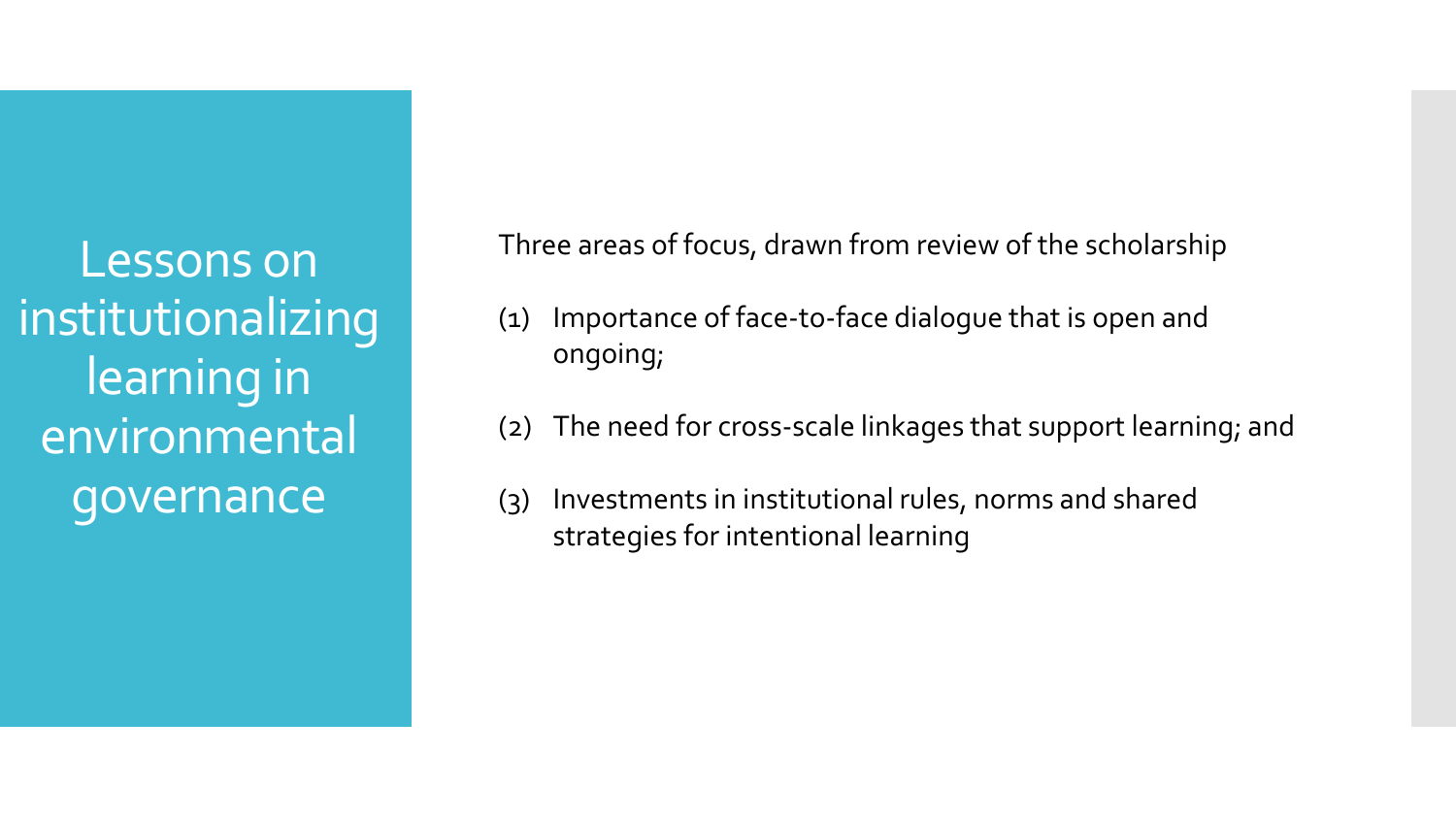#1 Face-toface dialogue that is open and ongoing

Foundational to the idea of social learning

Helps facilitate facilitates more interactions and collaboration, which improves capacity for acquisition and dissemination of information

Provides opportunities for re-framing, where participants can question their assumptions and build on frames of reference of others

Requires a process of dialogue that is procedurally fair, or one that disrupts unequal power relationships, and allows for investments in trustbuilding over the long-term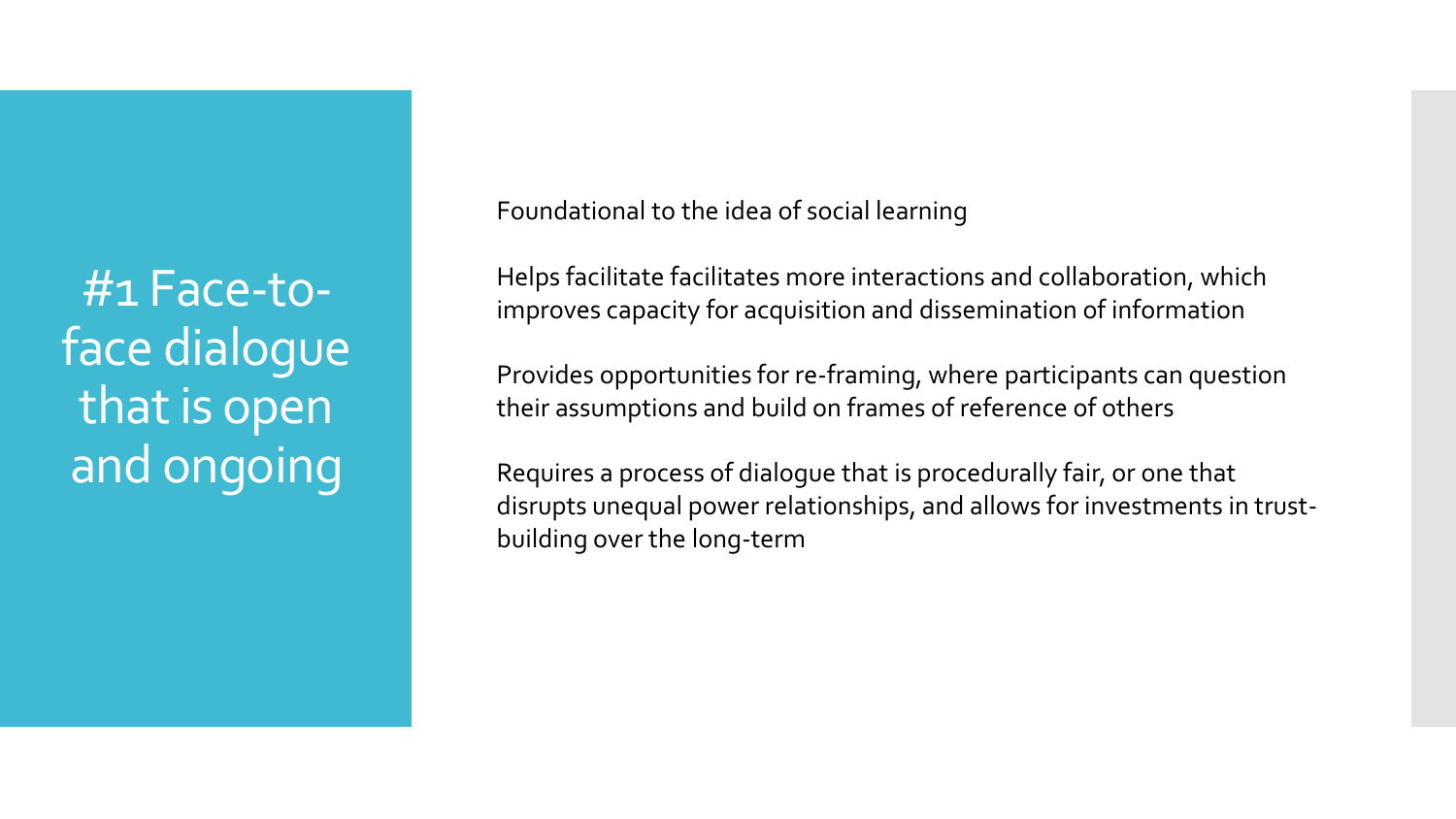Strategies for practitioners for building dialogue

## *Face-to-face dialogue*

- Workshops or committees
- Interactive processes
- Site visits or field trips
- Scenario building, or scenario-based modeling
- Participatory modeling and cognitive mapping

## *Open dialogue*

- Draw in a wide variety of stakeholders
- More top-down or closed structures can stifle learning
- Openness is also about transparency and knowledge diversity

# *Ongoing dialogue*

- Continuous interaction, deliberation and reframing embedded
- Time to effectively engage participants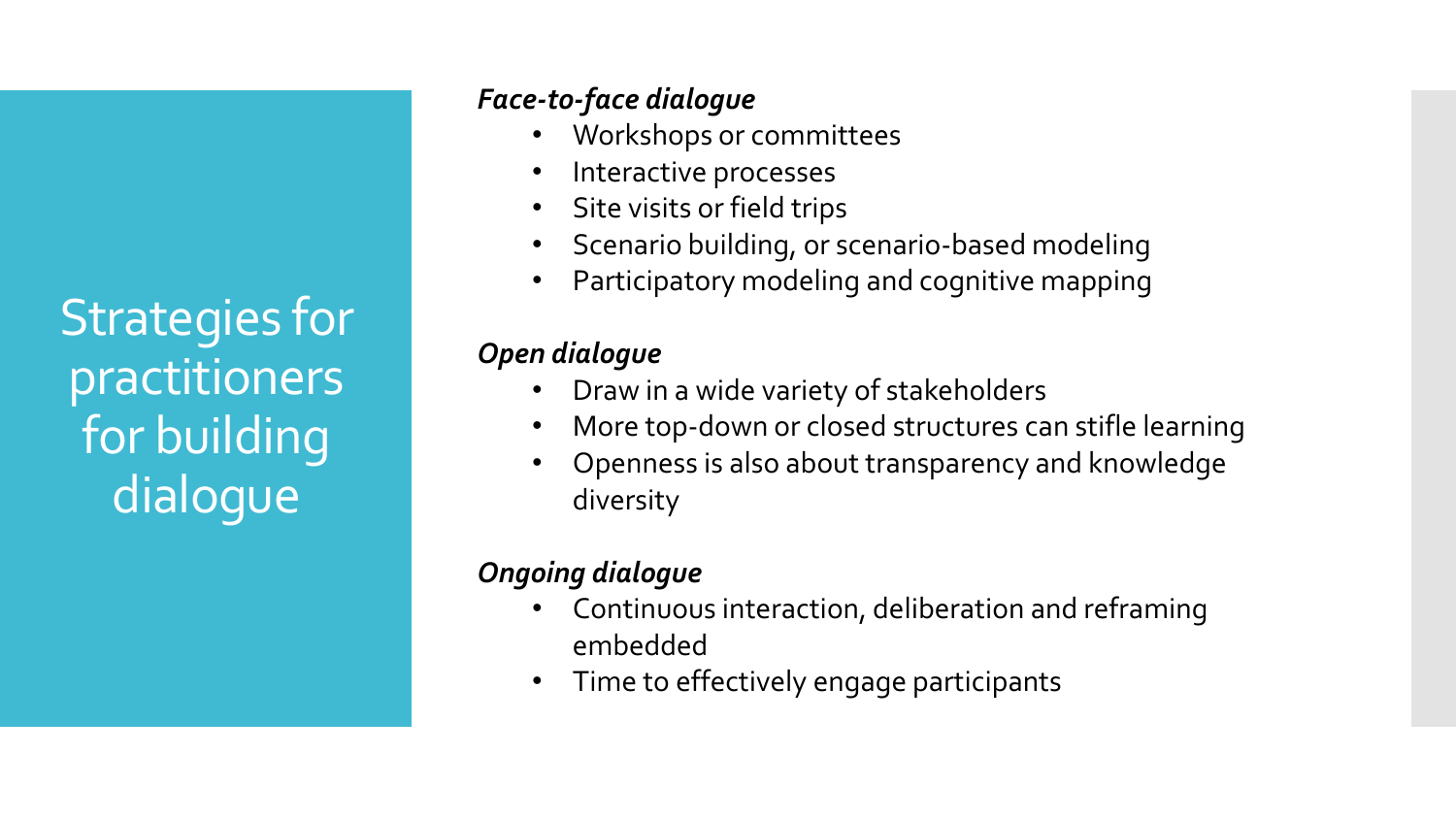#2 Cross-scale linkages that foster learning

Learning can emerge at multiple geographic and spatial scales, and interactions, which is both a challenge and opportunity

People also learn from the individual to collective and the interrelationships between individual and collective levels are important

People engage in multi-level networks, both informal and formal in environmental governance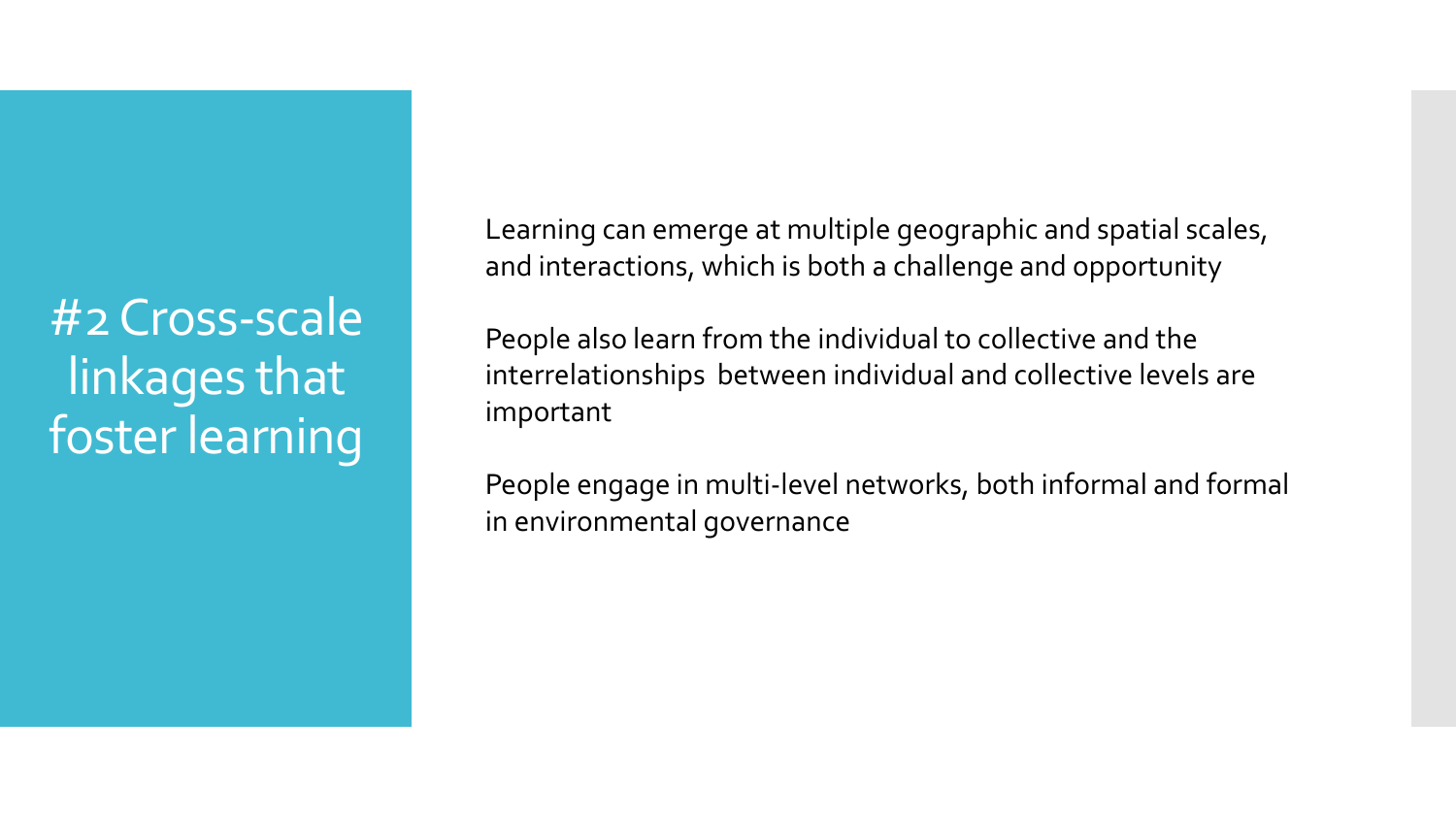Strategies for practitioners for enhancing cross-scale linkages

## *Building strong networks*

- Networks improve interplay between different levels
- Polycentric network structures allow for diverse connections through shared goals, rules, or actors
- Communication pathways that allow for feedback loops

## *Informal connections*

• Informal activities can help improve participants understandings of each other and find ways to share ideas

## *Cross-organizational peer groups and exchanges*

- Multi-functional learning platforms
- Peer evaluation and exchange of good practices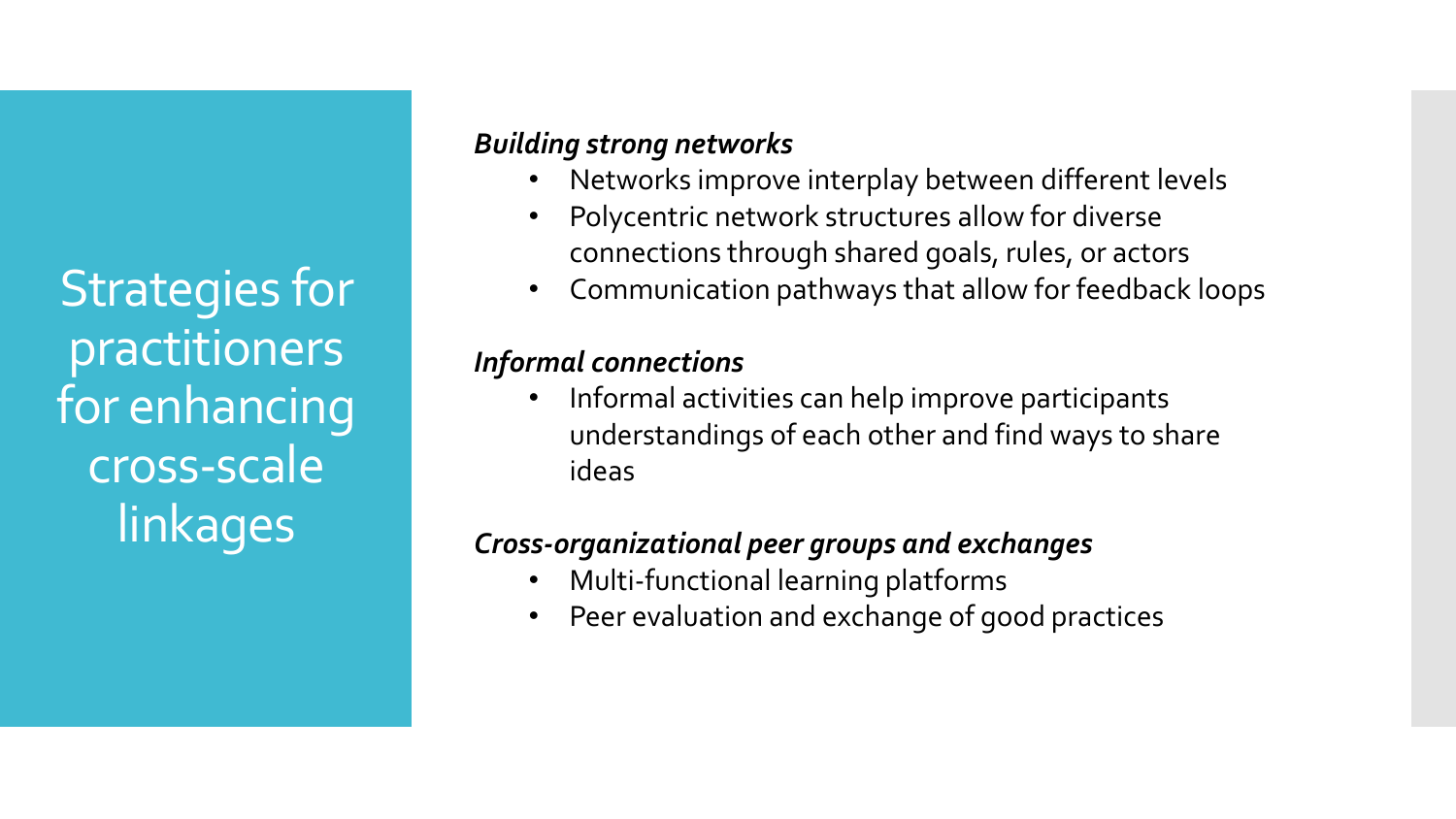#3 Formalized venues, rules and shared routines that foster intentional learning

Need to go beyond "single-loop" learning, or simply changing a particular management strategy to deeper forms of learning (e.g., double-loop and triple-loop learning)

Need to develop systems, rules and processes that facilitate learning how to learn, and even changing fundamental assumptions and world

Deeper forms of learning align with the idea of transformative learning, where learning is institutionalized within a governance process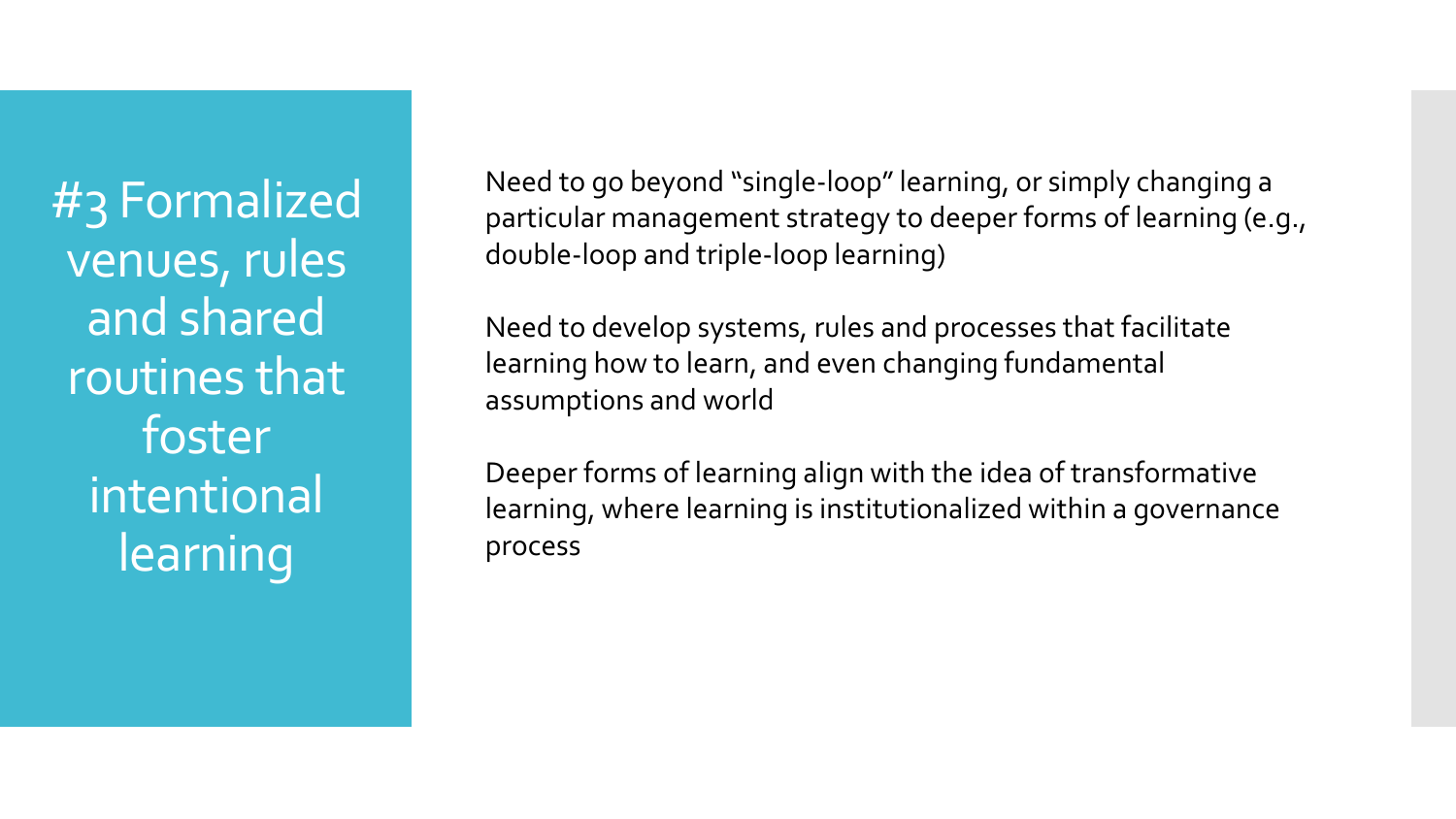Strategies for practitioners for institutionalizing learning

#### *Venues matter*

- Collaborative venues facilitate open dialogue
- Task forces, special committees, or other organizational forms can be bridging organizations

## *Check your rules of the game*

• Institutional rules can create and mitigate power structures and differentials building boundary objects may improve learning

## *Build collective memory*

- To store knowledge or access information
- Avoid loss of organisational memory
- Develop shared routines, collective "memory" or shared knowledge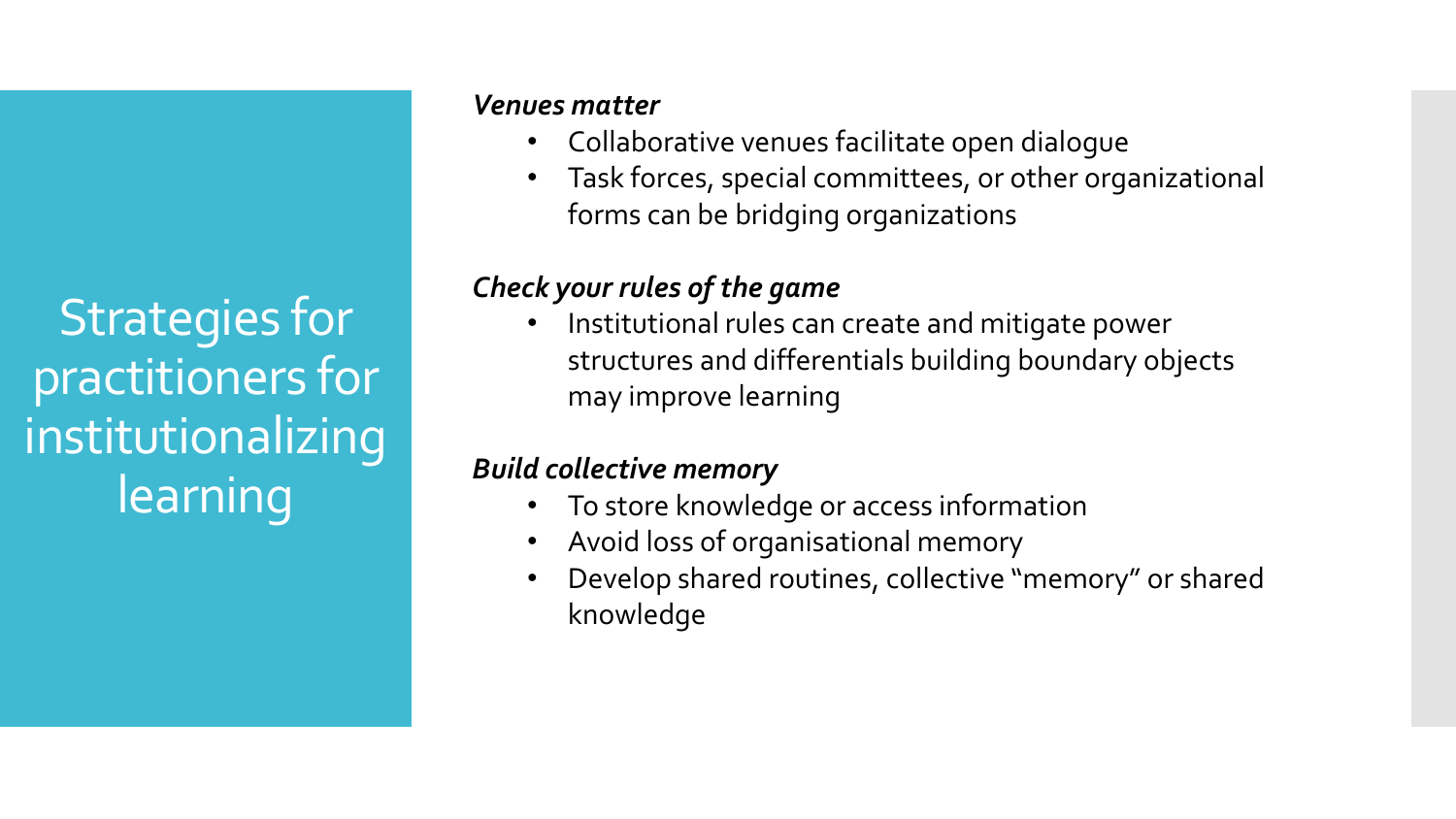**Mitigating** limitations and harnessing **learning** opportunities

### **Limitations to learning**

- Individual cognitive constraints, existing policy beliefs, organizational capacity, and power differentials
- Not all people learn in environmental governance
- Learning does not necessarily result in improved environmental governance outcomes

# **Harnessing learning opportunities**

- Institutionalizing learning processes that may help, longterm, build capacity for deeper learning
- Strengthen networks
- Refocusing the power dynamics
- Structured facilitation